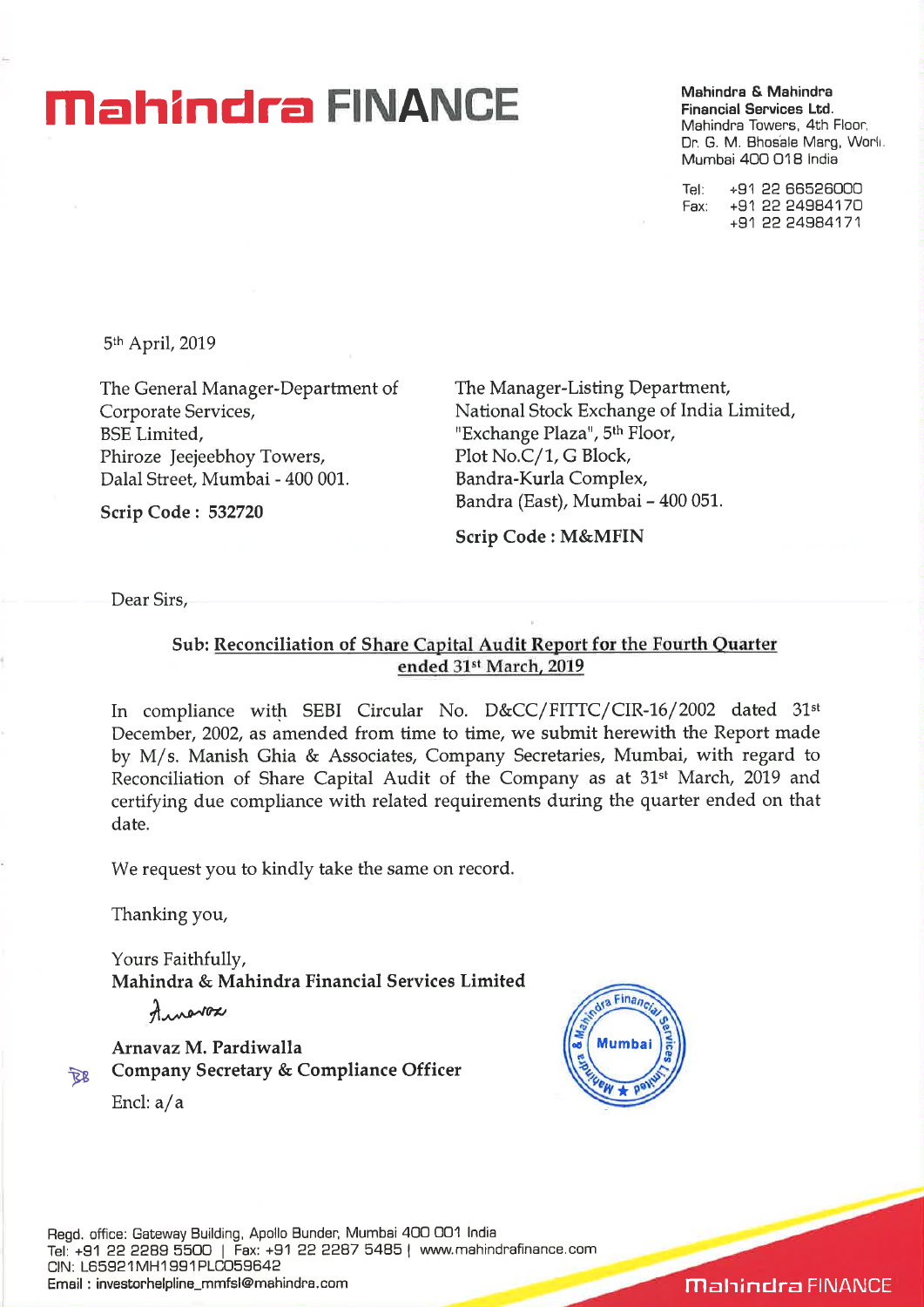

#### **Manish Ghia & Associates**

 $4 + 91 22 2681 5400$ 

**@** : info@mgconsulting.in

**O** : www.mgconsulting.in

### <u>RECONCILIATION OF SHARE CAPITAL AUDIT REPORT</u>

(Pursuant to Regulation 76 of the SEBI (Depositories and Participants) Regulations 2018 R/w SEBI Circular dated 31.12.2002)

| 1.   | Report for quarter ended                                                                                      |                                                                 |                                           |                                             | 31.03.2019                                                                                                           |                                 |                                                                  |  |
|------|---------------------------------------------------------------------------------------------------------------|-----------------------------------------------------------------|-------------------------------------------|---------------------------------------------|----------------------------------------------------------------------------------------------------------------------|---------------------------------|------------------------------------------------------------------|--|
| 2.   | <b>ISIN</b>                                                                                                   |                                                                 |                                           | INE774D01024                                |                                                                                                                      |                                 |                                                                  |  |
| 3.   | Face Value                                                                                                    |                                                                 |                                           | $Rs.2/- each$                               |                                                                                                                      |                                 |                                                                  |  |
| 4.   | Name of the Company                                                                                           |                                                                 |                                           | Mahindra & Mahindra<br>Limited              |                                                                                                                      | Financial<br>Services           |                                                                  |  |
| 5.   | <b>Registered Office Address</b>                                                                              |                                                                 |                                           |                                             | Gateway Building, Apollo Bunder,<br>Mumbai - 400 001, Maharashtra.                                                   |                                 |                                                                  |  |
| 6.   | Correspondence Address                                                                                        |                                                                 |                                           |                                             | Mahindra Towers, 4 <sup>th</sup> Floor,<br>Dr. G. M. Bhosale Marg,<br>P. K. Kurne Chowk, Worli,<br>Mumbai - 400 018. |                                 |                                                                  |  |
| 7.   | Telephone and Fax Nos.                                                                                        |                                                                 |                                           |                                             | Ph. No.: 022-66526000<br>Fax No.: 022-24984170                                                                       |                                 |                                                                  |  |
| 8.   | investorhelpline_mmfsl@mahindra.com<br><b>Email Address</b>                                                   |                                                                 |                                           |                                             |                                                                                                                      |                                 |                                                                  |  |
| 9.   | Name of the Stock Exchange where the company's<br>Securities are listed:                                      |                                                                 |                                           |                                             | National Stock Exchange of India Limited<br><b>BSE Limited</b>                                                       |                                 |                                                                  |  |
|      |                                                                                                               |                                                                 | <b>Number of Shares</b>                   |                                             | % of Total Issued<br>Capital                                                                                         |                                 |                                                                  |  |
| 10.  | <b>Issued Capital</b>                                                                                         |                                                                 |                                           |                                             | 61,77,64,960                                                                                                         |                                 | 100.00                                                           |  |
| 11.  | Listed Capital (Exchange Wise) All<br>(as per company records)                                                |                                                                 |                                           |                                             | 61,77,64,960                                                                                                         |                                 | 100.00                                                           |  |
| 12.  | Held in dematerialised form in CDSL                                                                           |                                                                 |                                           |                                             | 83,44,278                                                                                                            |                                 | 1.35                                                             |  |
| 13.  | Held in dematerialised form in NSDL                                                                           |                                                                 |                                           | 60,90,87,147                                |                                                                                                                      | 98.60                           |                                                                  |  |
| 14.  | Physical                                                                                                      |                                                                 |                                           |                                             | 0.05<br>3,33,535                                                                                                     |                                 |                                                                  |  |
| 15.  | Total No. of Shares (12+13+14)                                                                                |                                                                 |                                           |                                             | 100.00<br>61,77,64,960                                                                                               |                                 |                                                                  |  |
| 16.  | and (11&15)                                                                                                   | Nil<br>Reasons for differences if any, between (10&11), (10&15) |                                           |                                             |                                                                                                                      |                                 |                                                                  |  |
| 17.  | Certifying the details of changes in share capital during the quarter under consideration as per Table below: |                                                                 |                                           |                                             |                                                                                                                      |                                 |                                                                  |  |
|      | <b>Particulars</b>                                                                                            | No. of<br>shares                                                | Applied/<br>Not<br>Applied<br>for listing | Listed on<br>Stock<br>exchanges<br>(Specify | Whether<br>intimated to<br><b>CDSL</b>                                                                               | Whether<br>intimated<br>to NSDL | In principle<br>approval<br>pending for<br><b>Stock Exchange</b> |  |
| 12 & |                                                                                                               |                                                                 |                                           | name)                                       |                                                                                                                      |                                 | (specify names)                                                  |  |
|      | Nil                                                                                                           | <b>Nil</b>                                                      | Nil                                       | Nil                                         | Nil                                                                                                                  | Nil                             | Nil                                                              |  |
|      | 184 Register of Members is updated (Yes /No)                                                                  |                                                                 | Yes                                       |                                             |                                                                                                                      |                                 |                                                                  |  |
|      | thot, updated up to which date                                                                                |                                                                 | N.A.                                      |                                             |                                                                                                                      |                                 |                                                                  |  |

Regd. Office Delhi Office : 46, Indra Park, Chander Nagar, Street No. 14, Delhi - 110051. : 4, Chandan Niwas (Old), M.V. Road, Off Andheri Kurla Road, Opp. Vishal Hall, Andheri (E), Mumbai-400069, Maharashta, India. Hyderabad Office: H. No. 8-3-898/16/4, 2nd Floor, Nagarjung Nagar Colony, Road No. 2, Ameerpet, Hyderabad-500073, Telangana State.